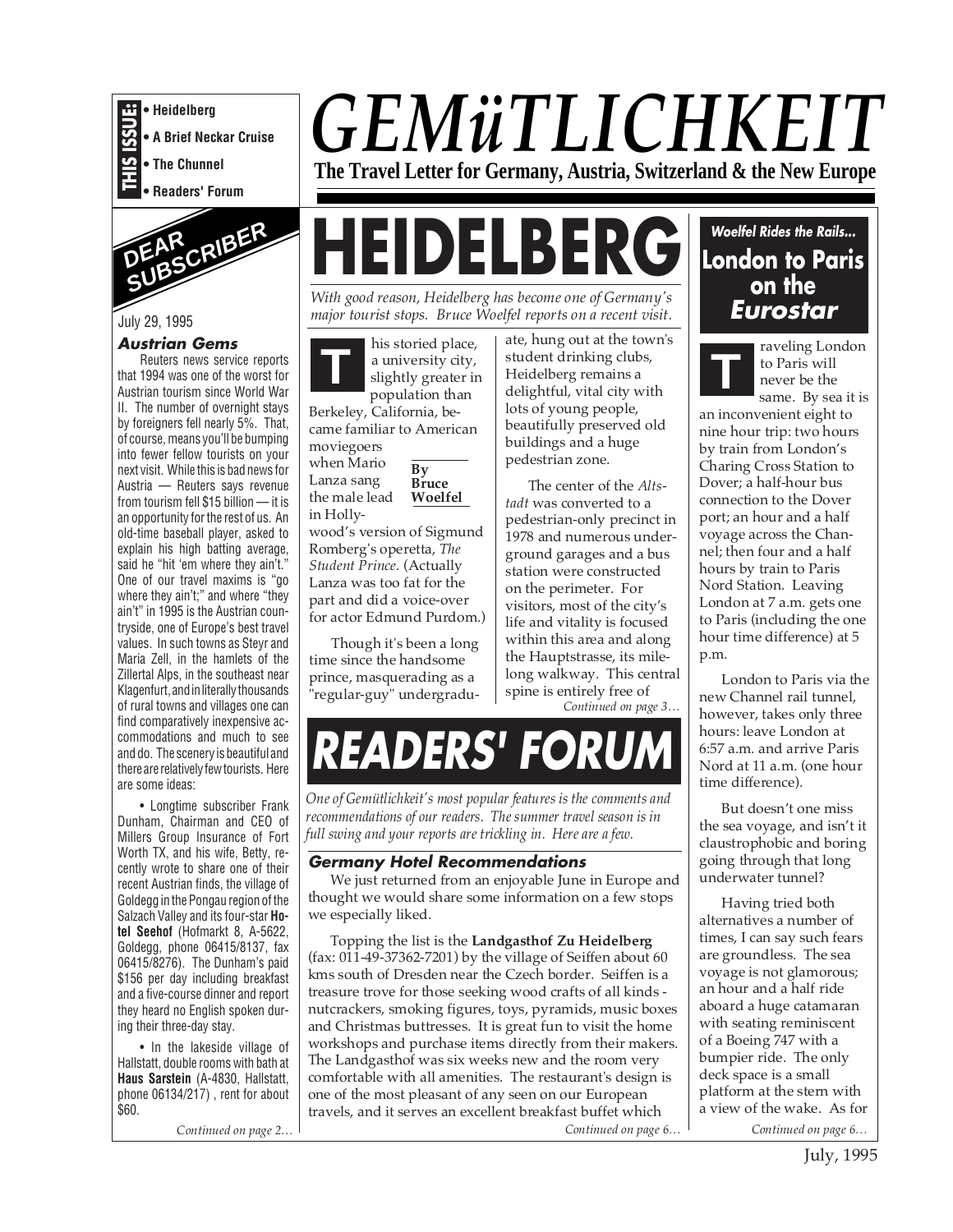#### *DEAR SUBSCRIBER Continued from page 1*

• Undiscovered Steyr, south of Linz in Upper Austria, has great charm and several good hotel values including the **Schwechater Hof**(Sieringerstr. 122, A-4440 Steyr, phone 07252/53067, fax 07252/ 5477054) where double rooms with breakfast are about \$90.

• In the old Hapsburg spa resort of Badgastein, the spotless **Landhaus Gletschermühle** (Gletschermühlestr. 7, AS-5640 Badgastein, phone 06434/20970, fax 06434/238030) offers doubles with cable TV, private balcony with view and even, in some cases, separate sitting area, for around \$75.

• Even in bustling Kitzbühel, one of Austria's best-known ski resorts, the neat little **Haus Christophorus** (Marchfeldgasse 3, A-6370, phone 05356/27 83, fax 05356/27 85) offers double rooms in summer for around \$80. The hotel is a fiveminute walk to the town center.

Regrettably, we have not given as much coverage to the Austrian countryside as it deserves. There are plans to rectify that over the next 15 to 18 months, however.

In the meantime, head for the Austrian hills; they are alive with good bargains. As Mr. Dunham says, "My experience has been that throughout Austria these little jewels still exist, and — if far enough off the beaten path — the prices are still astonishingly low and the value astonishingly high."

#### **Assault on Heidelberg Castle**

This summer, we observe the 50th anniversaries of V-E Day and V-J Day, victory in Europe and victory over Japan. Couple that with the fact that our lead story this month is on Heidelberg and it seems an appropriate time to reprint the following true story which originally ran in the September, 1989, issue of Gemütlichkeit.

"An incident that for decades has been hushedup can now be told, thanks to fearless investigative reporting by your Gemütlichkeit editor — aided somewhat by a few bottles of wine.

Here is what we have learned. Shortly after V-E Day, in reaction to intelligence reports of arms stockpiled by Nazis who had eluded capture, the allied command scheduled a coordinated raid on buildings all over Europe suspected of hiding weapons.

That is how, 50 years ago this spring, a U. S. Army artillery captain and his small detachment of men found themselves waiting in the chilly hours before the German dawn to launch an assault on one of Europe's most famous landmarks.

Before them, spread over the side of the hill above the river and the old university town, lay the great fortress, the **Heidelberg Castle**. At the prearranged moment, scheduled to precisely coincide with similar actions throughout the country, the young officer would lead the advance. At the appointed time, the Americans moved forward. The castle's garrison took one look at the steelyeyed invaders and ran the other way. The Schloß was taken without a shot.

That the 'garrison' consisted of one frightened old man, the caretaker, is but a footnote to this historic military victory. Captain John Kenneth Bestor, son of a small-town Nebraska hardwareman, would always be able to (in fact, does) say he led a successful assault on the great Schloß at Heidelberg, one of the few times it has fallen to an invader in its 600 year history."

(Ed Note: Captain Bestor is a retired partner in a large Midwestern law firm and a member of our board of advisors. He is also my uncle. His tour of duty in Germany was not always the piece of cake it was the morning of the Heidelberg Castle caper. In the late stages of the war in Europe, when the American armies were pushing through Germany, he was an airborne artillery observer flying in tiny airplanes over battle zones. He has traveled to Germany every year since the early '70s. Occasionally he visits the Schloß. Below is his report on a portion of a recent month-long trip.)

#### **The Uncle John Report**

This Spring we went by train from Vienna to Prague (Praha) and stayed at the **Hotel Adria** (Vaclavske Namesti 26, 110 00 Prague 1, phone 42 02/24 21 65 43, fax 02/24 21 1025) on what is now Vaclavske Square (formerly Wenceslas Square). Though I had been to Czechoslovakia prior to the establishment of the Czech Republic, it was our first visit to Praha. The Adria is completely rebuilt and was quite nice with all the usual amenities. The buffet breakfast was perhaps the best we had on this trip. We booked through CEDOK and paid \$920 for five nights. It might be less expensive to book directly with the hotel.

Vaclavske Square, is actually a large boulevard with pedestrian benches in the middle. There are a few other hotels on the Square, none of which looked as good as the Adria, though the Europa is worth a visit to see its Art Nouveau decor. In my judgement, whatever charm the Square may have for historical reasons, is diminished by the significant number of street people who were present in the area, some undoubtedly attracted by nearby discos.

The food at Prague's better restaurants was more than acceptable. The beer was good as advertised, but everyday wine was quite ordinary. In fact, the best the Adria had to offer as a nightcap was a Gallo white wine.

Except for taxis to and from the train station and once in the rain, we walked everywhere with no problem. The walk from the Adria through the old town in Stare Mesto, and across the Charles Bridge to Mala Strana, was delightful.

The Prague Castle and surrounding area in Hradcany were impressive. This is obviously the more affluent area and most of the foreign embassies are here. We loved Hradcany, and Sunday Mass at St. Vitus Cathedral in the Castle area was very special.

Contrary to what we had read, we experienced no problem with overcharging taxis. In fact, one evening we asked a cab driver on the Square to take *Continued on page 8…*

*GEMüTLICHKEI* **The Travel Letter for Germany, Austria, Switzerland & the New Europe Vol. 9, No. 7 July, 1995**

**Consulting Editor:**<br>Subscription Dept:.

**Editor & Publisher:** Robert H. Bestor, Jr. **Associate Editors:** Elizabeth Schiller, Bruce Woelfel **Contributing Editors:** C. Fischer, R. Holliday<br>**Design & Composition:** Paul T. Merschdorf **Design & Composition:** Paul T. Merschdorf **Consulting Editor:** Paul T. Merschdorf **Consulting Editor:** Paul Thomas P. Bestor Andy Bestor, K. Steffans

**Gemütlichkeit** (ISSN 10431756) is published monthly by UpCountry Publishing, 2892 Chronicle Avenue, Hayward, CA 94542. TOLL FREE: 1-800/521- 6722 or 510/538-0628. FAX: 510/582-8296. Subscriptions are \$67 per year for 12 issues. While every effort is made to provide correct information in this publication, the publishers can make no guarantees regarding accuracy. Second-class postage paid in Hayward, CA.

**POSTMASTER: SEND ADDRESS CHANGES TO:** Gemütlichkeit, 2892 Chronicle Ave., Hayward, CA 94542

### **HOTEL RESTAURANT RATING KEY**

|                      |                                                                                                                                                         |                                              | <b>HOTEL RESTAURANT RATING KEY</b>                                               |                   |
|----------------------|---------------------------------------------------------------------------------------------------------------------------------------------------------|----------------------------------------------|----------------------------------------------------------------------------------|-------------------|
| Ē,<br>r.<br>el       | <b>Rating Category</b><br>Unacceptable<br>Adequate<br>Average                                                                                           | <b>Scale</b><br>$0 - 3$<br>$4 - 7$<br>8 - 11 | <b>Hotel Rating Criteria</b><br>People/Service<br>Location/Setting<br>Guestrooms | 30%<br>15%<br>30% |
| ıy<br>rf<br>)r<br>IS | Above Average<br>Excellent<br><b>Special Designations</b>                                                                                               | $12 - 15$<br>$16 - 20$                       | Public rooms<br>Facilities/Restaurant<br><b>Restaurant Criteria</b>              | 5%<br>20%         |
| ŕ                    | <b>G</b> By virtue of location, decor,<br>special charm, warmth of<br>management, or combina-<br>tion thereof, an especially<br>pleasant establishment. |                                              | Food<br>Service<br>Atmosphere                                                    | 65%<br>20%<br>15% |

**\$** Offers significant value.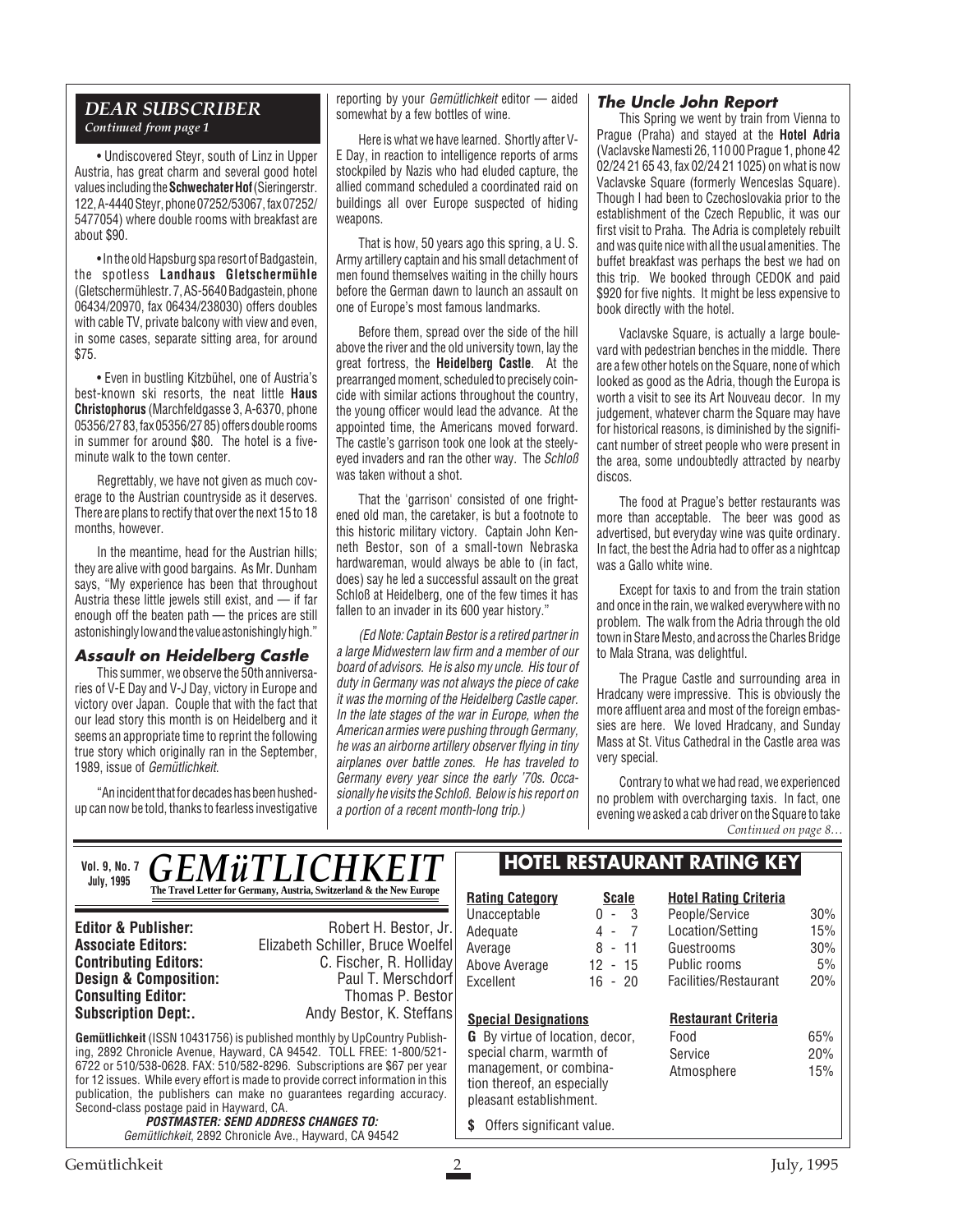#### *HEIDELBERG Continued from page 1*

automobile noise and pollution except in the morning before 10 a.m. when scores of delivery trucks, construction vehicles, and repair crews move in. After that the street is returned to walkers, with only an occasional horse-drawn tram for competition.

The margins of this cobblestoned former boulevard, where once carriages, then later streetcars and autos traveled, are lined with modern stores, specialty shops, restaurants, and food stores fairly overflowing with meat, cheese, wine and gourmet items of every description. The young, the old and the infirm move about their business at their own pace, sometimes briefly interrupted by a taxi or resident car slowly picking a path through the walkers.

Although not as convenient for those behind the wheel in a hurry to get somewhere, this timeshare of use seems infinitely more humane and serene than the center of most American cities. Early morning in quiet Heidelberg is a particular pleasure. One might awake to the ringing of cathedral bells echoing gently throughout the city and the occasional caw-caw of crows.

In the evening there is a magic quality to the city, broken again only by the sound of birds and the peal of church bells. Heidelberg is a city to be savored at leisure and on foot.

## **Hotels**

Romantik Zum Ritter St. Georg

In a central location across from the Church of the Holy Ghost, which was constructed during the period 1399-1441, the Ritter was built by a Huguenot refugee cloth merchant in 1592 and was the only major structure to survive the city's destruction by the French in 1693. It takes its name from the knight St. George whose figure crowns its Renaissance facade.

This meticulously remodeled building has been a hotel for 275 years. Its most recent renovation was in 1988. The hotel fronts directly on the busy Hauptstrasse and rooms

#### **Heidelberg Facts**

**Population** 135,000, including 28,000 university students

#### **Tourist Information & Room Reservations** Pavillon am Hauptbahnhof D-69115 Heidelberg

Phone 06221/21341 fax 06221/167318

| <b>Travel Time to other Cities by Train</b> |                                                        |  |  |
|---------------------------------------------|--------------------------------------------------------|--|--|
| Frankfurt                                   | 2 hrs (change Mannheim)                                |  |  |
| Munich                                      | 3 hrs                                                  |  |  |
| Cologne                                     | 3 hrs (change Mannheim)                                |  |  |
| Zürich                                      | 4 hrs (change Mannheim)                                |  |  |
| Hamburg                                     | 4.5 hrs                                                |  |  |
| Berlin                                      | 6.5 hrs (change Mannheim)                              |  |  |
| Vienna                                      | 7 hrs (change Würzburg                                 |  |  |
| Paris                                       | 8 hrs (change Cologne)                                 |  |  |
|                                             | London via Eurostar 11 hrs (change Brussels & Cologne) |  |  |
| <b>Budapest</b>                             | 11 hrs (change Würzburg)                               |  |  |
|                                             |                                                        |  |  |

#### **Rail Connections**

To make rail connections at Mannheim for points beyond, catch a tram at Bismarckplatz — 30 to 40 minutes including stops — or a train from the Bahnhof which takes only 10 minutes. Both accept Eurailpass. Consult the *Abfahrt* board in the station for track number, then at the track use the train diagram to find where to stand on the platform. Connections can also be made at Karlsruhe but for those who haven't reserved a seat the selection will be better in Mannheim.

#### **Boat Rides**

Two companies operate river craft: Rhein-Neckar-Fahrgastschiffahrt. Phone 06221/20181. Personenschiffahrt Hornung. Phone 06221/480064.

#### **Principal Sights**

**The Schloß**

One of the world's great castles. Begun as a residence in the 13th century, the Castle was enlarged by Friedrich V in the late 16th century before being devastated in 1622 during the Thirty Years War, and almost completely destroyed in 1693 along with most of the city. Although never fully rebuilt, its ruins are a worthy sight for those interested in Gothic and Renaissance life. Guided tours 9 a.m. to 12 p.m. and 1 to 4 p.m.. Phone 06221/20070.

#### **Alte Brücke**

The fifth bridge in this spot since medieval times, it was constructed by Elector Karl Theodor in 1786-88 after an earlier one collapsed from the weight of ice. It has statues of Theodor and one of Athena. Cross to the north side for a classic view of the bridge, the town and the castle.

#### **Heidelberg University**

Germany's oldest, founded in 1386, celebrated its 600th anniversary in 1986. Has educated a number of Nobel scientists. Current enrollment is about 28,000 students. Its exhibitions and lectures are open to visitors.E facing that street have a reputation for being noisy; not from vehicular traffic — the Hauptstrasse has none

— but from late night revelers and early morning delivery trucks. However, most of the small but extremely well-furnished guestrooms are quiet and many look directly to the Church. Due to the age of the building, and the wish to preserve its original design, hallways are narrow and some rooms are rather distant from the elevator.

My comfortably furnished single (Number 305), reached via a steep flight of stairs from the elevator, had large windows and a peaceful view of the city's rooftops. Number 204, a larger than average corner double with three windows looking out on adjacent buildings and courtyards, was furnished with a sofa and marble coffee table in period style and decorated in rose and blue with gold bathroom fixtures.

The Ritter's atmospheric restaurant (see page 6) specializes in fowl and game obtained from its own hunting grounds.

Central location and timeless charm are this hotel's principal attractions. It is, however, a bit overpriced and one should avoid rooms facing the Hauptstrasse.

**Address:** Romantik Hotel Zum Ritter St George, Hauptstrasse 178, D-6900 Heidelberg **Phone:** 20203/24272 **Fax:** 20203/12683 **Location:** Central **Rooms:** 9 singles, 30 doubles **Proprietor:** G. Kuchelmeister **Prices:** Singles 145-225 DM (\$84-\$124), doubles 245-325 DM (\$175-\$232) **Facilities:** Restaurant and bar **Credit Cards:** All **Disabled:** Not suitable **Closed:** One week prior to Easter **Parking:** Public garage five minutes walk 12 DM per night **Rating:** ABOVE AVERAGE  $13/20$ 

#### Gasthof Hackteufel

A small, informal and homey *residenz* hotel and restaurant near the *Alte Brücke* (old bridge). The building was first a guest house in 1590 and was

*Continued on page 4…*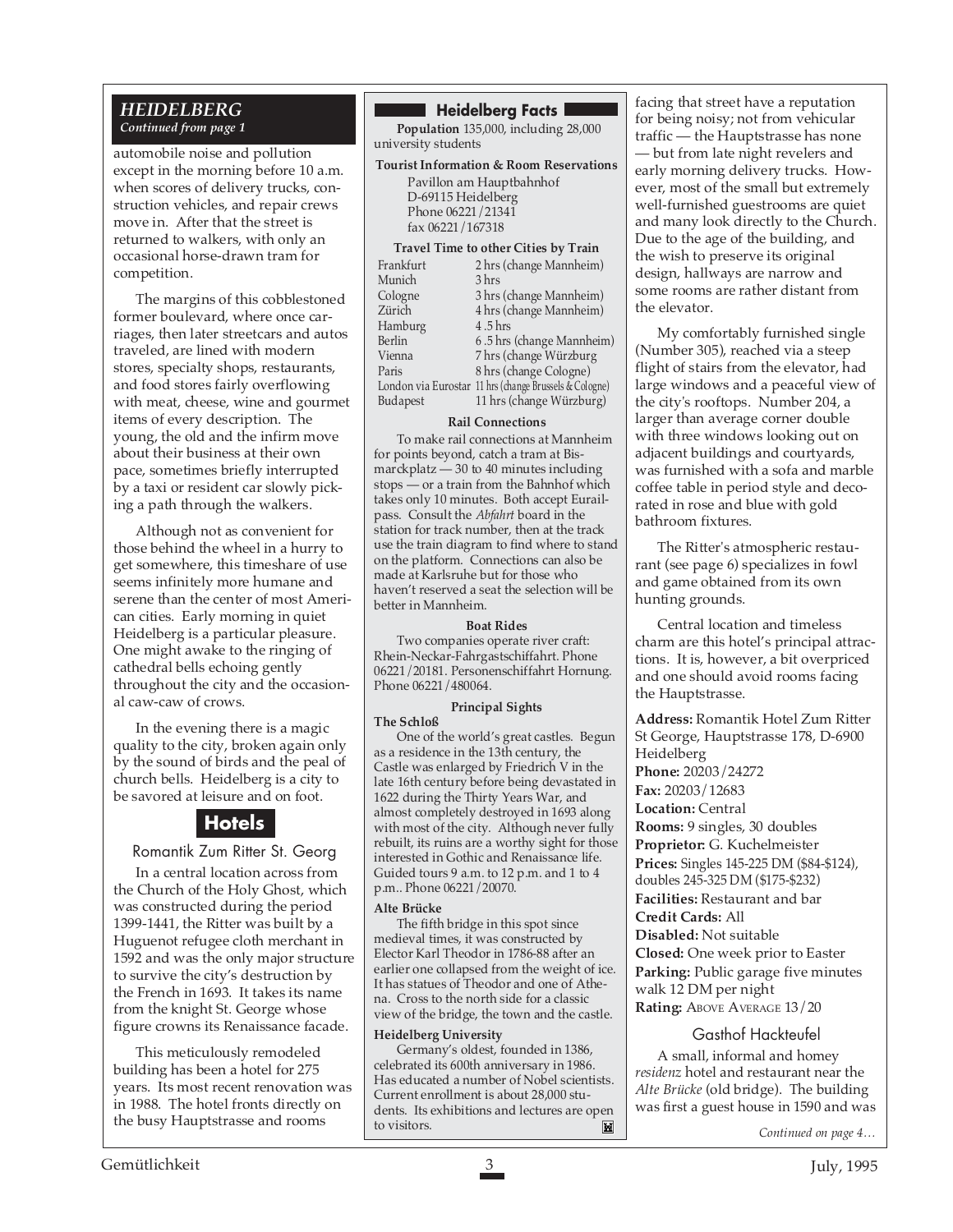#### *HEIDELBERG Continued from page 3*

reconstructed in 1836 for a Turkish Emperor. Its name refers to a place in the river of rocks and narrow waters, literally a "hacking devil."

Each guestroom is different and individually furnished. Number three at 190 to 200 DM (\$136-\$143) per night, depending on the season, is a large room and private terrace with dining table and chairs. The room has a spacious bathroom with the usual fixtures plus — and this is rather strange — a refrigerator. Number 11 at 160 to 180 DM (\$123-\$138) is a spacious single decorated in blue with wood accents and a view of the castle. The Hackteufel's best room is Number 12, an extremely attractive attic room with sloping beamed ceiling and castle view. The large bath has a tub and, yes, a refrigerator. It rents for 230 DM (\$164) double.

The Hackteufel's informal, rustic restaurant (see page 6), has long been a *Gemütlichkeit* favorite.

**Address:** Hackteufel, Steingasse 7, D-6900 Heidelberg Phone: 06221/27162 **Fax:** 06221/165379 **Location:** Central, near the *Alte Brücke* **Rooms:** 8 singles, 12 doubles **Proprietor:** Heinrich Scholl **Prices:** Singles 100-130 DM (\$71-\$93), doubles 160-250 DM (\$114-\$179) **Facilities:** Restaurant and bar **Credit Cards:** All **Disabled:** Not suitable **Closed:** Three days at Christmas **Parking:** Outdoor spaces five minutes walk for 15 DM per night **Rating:** ABOVE AVERAGE  $12/20$ 

#### Schnookeloch

This small inn, conveniently located in the heart of the *Altstadt* and renowned as Heidelberg's oldest student tavern, also rents 11 guestrooms. The best of which is Number 14 , a most pleasant double with windows on two sides and a large balcony furnished with table and chairs. It rents for from 200 to 220 DM (\$143-\$157), depending on the season. Number 22 is considerably smaller, with twin beds and two

windows looking out on the narrow street, and goes for from 170-190 DM (\$121-\$136).

The restaurant serves good, reasonably-priced meals and there are even a few traditionally garbed students mixed in with the tavern's tourist clientele.

**Address:** Schnookeloch, Haspelgasse 8, D-6900 Heidelberg **Phone:** 06221/22733 **Fax:** 06221/22377 **Location:** Central, near *Alte Brücke* **Rooms:** 2 singles, 9 doubles **Proprietor:** Herr Diederich **Prices:** Singles 130 DM (\$100), doubles 170-220 DM (\$121-\$157) **Facilities:** Restaurant and bar **Credit Cards:** All **Disabled:** Yes **Closed:** Never **Parking:** Public garage two minutes walk from hotel, 15 DM per night **Rating:** ABOVE AVERAGE 12/20

#### Hollander Hof

The Hollander Hof occupies a fine corner site and has an inviting outdoor terrace with views of the Neckar. The building, originally constructed in 1750, was renovated in 1994.

Rooms are modern with contemporary furnishings. Number 123 , a larger-than-average double with both tub and shower which rents for 235 DM (\$168), offers a view of the *Alte Brücke* and river through its two wide windows. Another double, Number 343, is smaller but has a river view and rents for 195 DM (\$139). Number 346 is a large street-side single for 155 DM (\$111).

The attractive restaurant offers regional specialties at moderate to expensive prices.

**Address:** Hotel Hollander Hof, Neckarstaden 66, D-6900 Heidelberg **Phone:** 06221/1209193 **Fax:** 06221/22085 **Location:** Central, facing the river **Rooms:** 8 singles, 31 doubles **Proprietor:** Heidrun and Georg Kuchelmeister **Prices:** Singles 120-220 DM (\$160- \$208), doubles 180-285 DM (\$256-\$304) **Facilities:** Outdoor terrace **Credit Cards:** All

**Disabled:** One room especially equipped **Closed:** Never **Parking:** Public garage five minutes from hotel, 12 DM per night **Rating:** AVERAGE 11/20

#### Vier Jahreszeiten

Ideally situated with a view of the *Alte Brücke*, the Vier Jahreszeiten was rebuilt in 1710 after a fire destroyed the original structure. It served for a time as a toll gate for horse-drawn traffic crossing the river. Following World War II it was officers' quarters for the U. S. Army.

Room Number one, an averagesized double with attractive bath and shower, overlooks the bridge and the river and rents for 205 DM (\$146). There is moderate traffic noise. Number 4, which has a shower but no tub, goes for 195 DM (\$150). It, too, has a bridge and river view.

Unfortunately, the restaurant serves Chinese food. Location is this modest hotel's main attraction.

**Address:** Hotel Vier Jahreszeiten, An der Alten Brücke, D-6900 Heidelberg **Phone:** 24164/27619 **Fax:** 24164/163110 **Location:** Looking out on *Alte Brücke* and the Neckar River **Rooms:** 8 singles, 16 doubles **Proprietor:** Familie Weil-Kasper **Prices:** Singles 135-155 DM (\$96-\$111), doubles 185-205 DM (\$132-\$146) **Facilities:** Restaurant and bar **Credit Cards:** All **Disabled:** Poor access **Closed:** Never **Parking:** Hotel garage 15 DM/night **Rating:** AVERAGE 10/20

#### Perkeo

Small, modern lodgings midway along the length of Hauptstrasse with a very attractive restaurant and outdoor terrace.

The hotel's name comes from the dwarf court jester, Perkeo, who was able to down an amazing amount of wine from Heidelberg Castle's gigantic (221,726 liters) wine cask, the *Grosses Fass*.

Built in 1891, Perkeo has been continually renovated and now has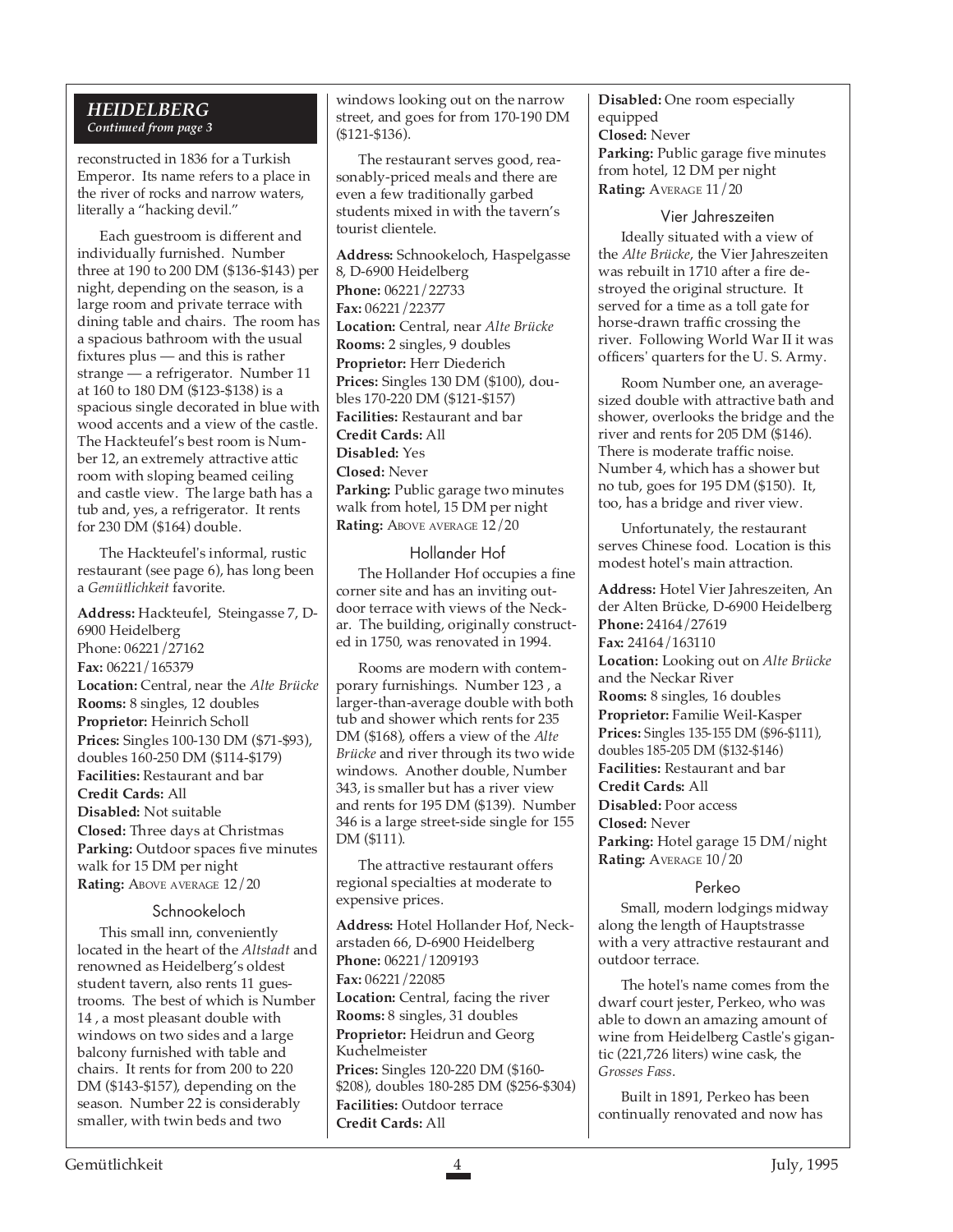thoroughly updated public and guest rooms.

Some of the moderately-priced rooms are on a narrow side street. A few are without private facilities. Number 18, which opens on to a quiet courtyard, is of average size, with dark wood furniture, shower, French-style double bed and rents for 160 DM (\$114) double. Room Number 10, on the Hauptstrasse, has no private toilet or shower and is 125 DM (\$89).

#### **Address:** Perkeo

Hotel-Restaurant, Hauptstrasse 75, D-6900 Heidelberg **Phone:** 06221/14130 **Fax:** None **Location:** Central, on main pedestrian street **Rooms:** 25 doubles **Proprietor:** Klaus Müller **Prices:** singles 125-140 DM (\$89-\$100), doubles 170-190 DM (\$121- \$136) **Facilities:** Outdoor beer garden **Credit Cards:** All **Disabled:** Not suitable **Closed:** Two weeks at Christmas **Parking:** Public garage 5 minutes walk, 10 DM per night **Rating:** AVERAGE 10/20

Here are previously reviewed Heidelberg hotel options

• Holiday Inn currently offers a special price of \$99 per night at many of its European hotels. Heidelberg's **Holiday**

**Inn Crowne Plaza** is located west of the *Altstadt* near the Gaisberg Tunnel. At \$99 it's a great price but this is still a typical Holiday Inn. You'll think you're back home. Holiday Inn Crowne Plaza, Kurfürstenanlage 1, D-69115, phone 06221/9170, fax 06221/21007. U.S. reservations, phone 1-800-465-4329. **Rating:** ABOVE AVERAGE 13/20

• The historic, 20-room **Hotel Hirschgasse**, an easy walk over the Neckar via the *Alte Brücke*, is one of Germany's most atmospheric small hotels. And one of its most expensive. Room rates range from a low of 270 DM (\$193) single to 694 DM (\$496) double. The restaurant is very good. We remember staying here in the early 80s for less than \$60 double. Hotel Hirschgasse, Hirschgasse 3, D-

# **Cruising the Neckar**

*A*nother special pleasure of Heidelberg is taking a boat ride along the Neckar, a major tributary of the Danube. Those who don't wish to spend an entire day on the river may opt for a shorter trip to Neckarsteinach and return which takes about 90 minutes. On both banks of the wide, sparkling river are treecovered hills dotted with beautiful homes, palaces and castles.

The largest Rhine boats, some of which carry overnight passengers, are 360 feet long, 36 feet wide and weigh 3000 tons. The river for most of its length is about 12 feet deep. During its 127 miles it drops 480 feet by means of 27 locks and joins the Danube at Mannheim.

Our 600-passenger boat had only a captain and one crew member. As we pulled away from the dock I sat on deck alongside other tourists and was lulled by the gentle motion and refreshingly cool, breezy weather. Life took on a slower pace as we passed the red-roofed cities and towns along the riverbanks. The architecture, of course, is from an earlier age and the scene is marred only by the presence of yellow construction cranes thrusting skyward and a modern highway along the riverbank.

About every half-hour we entered locks, watery elevators which raised the boat twelve feet or more. The bow thruster turned momentarily to straighten us out as we moved into a space barely larger than our craft, wooden bumpers shielded the boat's sides, the gates closed behind us and then we waited while the flood of water lifted us to the next level. The trip is a pleasant respite from other sightseeing activities.

*River trips: Heidelberg-Neckarsteinach and return 15.50 DM (\$11). Lunch and dinner cruises with music are available roundtrip Heidelberg-Rudesheim for 52 DM (\$40). Rhein-Neckar Fahrgastschiffahrt, phone 06221/20211.*

> 69120, phone 06221/4540, fax 06221/ 454111. **Rating:** EXCELLENT 17/20 **G**

• Heidelberg's lone five-star hotel, the 135-room **Der Europäische Hof - Hotel Europa**, is on the west edge of the Altstadt, about three blocks from the Hauptstrasse. Don't miss the hotel's marvelous **Kurfürsten-Stube-Grill**. This is a clubby, old-world marvel of glossy carved wood ceiling,

inlaid paneling and copper serving hoods. A "grand" hotel with prices to match. Der Europäische Hof - Hotel Europa, Friedrich-Ebert-Anlage 1, D-69117 Heidelberg, phone 06221/5150, fax 06221/515555. **Rating**: EXCELLENT 17/20.



Kurpfälzisches For a taste of the good life go for a splurge lunch at EDITOR'S

the delightful Kurpfälzisches-Museum Garden Café. Located about the midpoint of the Hauptstrasse, it provided my most enjoyable meal in Heidelberg, a city of many good restaurants. CHOICE

A brick walk leads through a colonnaded entrance to a lovely garden with green lawns, tall pines and a fountain. There, on the brick terrace with the smell of fresh-cut grass, amid blue, yellow and red roses and peonies, I sipped a dry riesling ('91 Ensentzler Betschgrabler, 1/4 liter 7.40 DM or \$5.30) and listened to trickling water, birds chirping, and the quiet conversation of other diners.

After relaxing for a while, I ordered a salad of fresh vegetables in a light vinaigrette dressing. Then came pork tenderloin with homemade, slightly chewy, noodles in a creamy, rich pepper sauce. This was

accompanied by a light, somewhat fruity wine with a slightly stronger bite (Neuenberger Stiftsberg Riesling, Winzekeller Wiesloch, 1/4 liter 6.80 DM or \$4.86). Lunch was \$30, not including wine.

Kurpfälzisches Museum Garden Café, Hauptstrasse 97. Phone 06221/ 24050. Moderate to expensive.

*Continued on page 6…*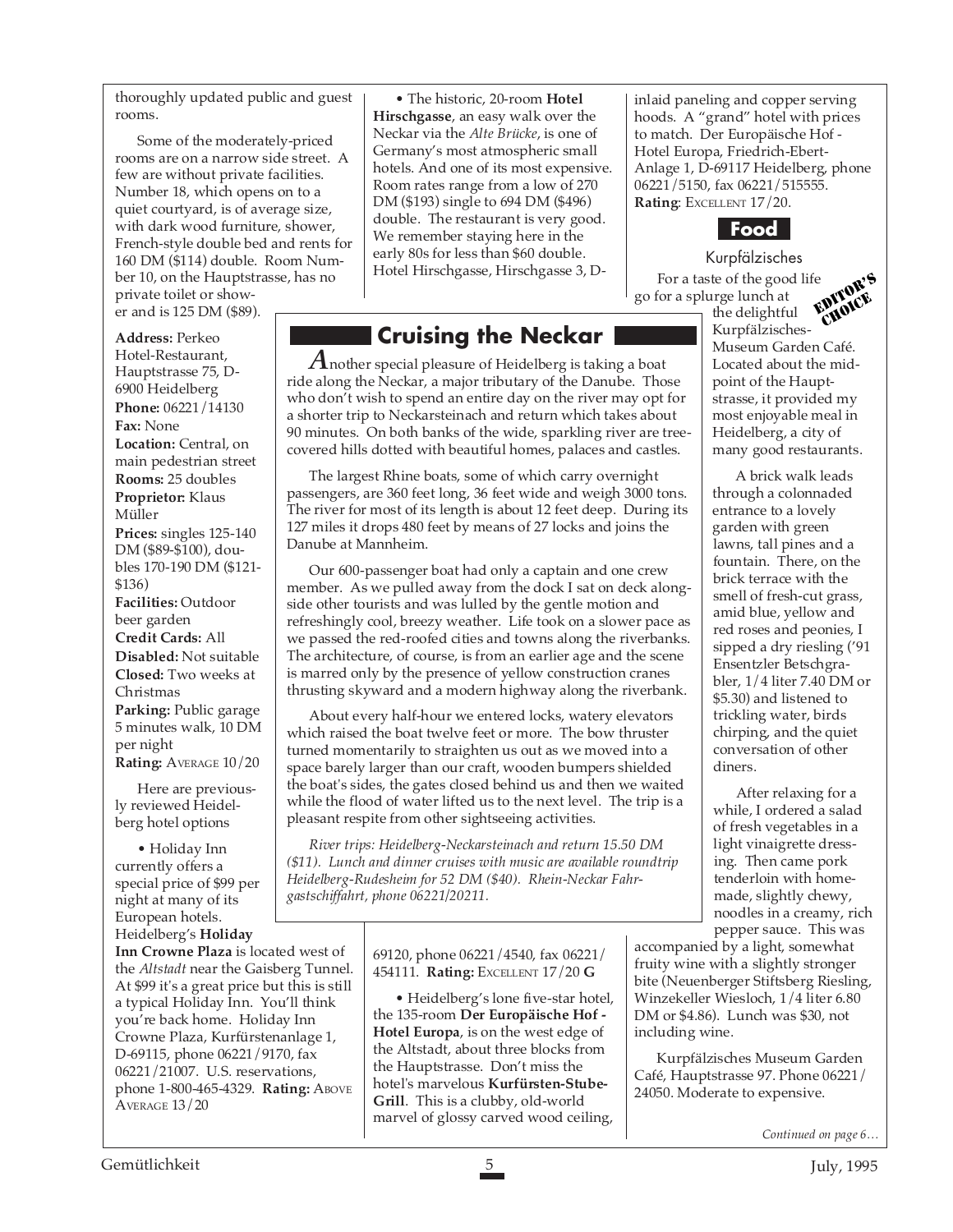#### *HEIDELBERG Continued from page 5*

Zum Ritter St Georg For dinner in a Renaissance setting, a good choice is the restaurant of the Hotel Zum Ritter St Georg. It has been exquisitely remodeled and refurbished, with furnishings consistent with the hotel's Renaissance ancestry.

For large appetites, there was a sixcourse, fixed-price menu (85 DM or \$61) that included asparagus with vinaigrette sauce and Parma ham, wild boar and flaming orange crepes. We opted for the smaller menu at 38 DM (\$27) which featured a rich mushroom soup, a kind of *Schnitzel* with cream gravy, a variety of fresh vegetables, potato croquettes and fresh pineapple with whipped cream and cookies. A romantic setting and an excellent meal though rather expensive and even the more abbreviated menu turned out to be a lot of food.

Romantik Hotel and Restaurant Zum Ritter St. Georg, Hauptstrasse 178, D-6900 Heidelberg, phone 06221/ 24272. Moderate to Expensive.

#### Gasthof Hackteufel

For more reasonably priced meals we recommend the area near the *Alte Brücke* where there is a choice of several restaurants, some offering *alfresco* dining. Hackteufel, an inn with 20 guestrooms (see page 3), is a longtime *Gemütlichkeit* favorite whose cozy restaurant serves plentiful and traditional meals. You won't go wrong here.

Hackteufel, Hotel Altstadtgasthaus, Steingasse 7, D-6900 Heidelberg. Phone 06221/27162. Inexpensive to moderate.M

#### *EUROSTAR Continued from page 1*

the tunnel, the time spent actually under the Channel is only about 25 minutes, just slightly longer than some Swiss tunnels, and is over before there is time for claustrophobia.

Besides being much quicker, the train is also more convenient. The old way was an ordeal of lugging baggage and showing tickets and getting

resettled after each change, and the French train from Calais to Paris alone took an hour and a half longer than the entire Eurostar ride.

Based on my June London to Paris trip, here is what you may expect if you book first class. I first took the tube to Waterloo Station and ascended to the upper floor, entering the Eurostar area by inserting my prepurchased ticket in the magnetic gate. Twenty minutes early, I sipped orange juice in the glass-roofed lobby until departure. There was no passport check; no documentation to produce.

After the boarding announcement I rode an escalator up one level and boarded the coach which matched my reservation. Those who have already been aboard a French TGV will feel familiar with the terrain.

Due to the narrower British rightof-way, Eurostar coaches are a bit tighter than TGV's, but seats are comfortable and decor a pleasant mix of muted reds and grays, the whole effect not unlike airline business class. Seats are arranged in facing fours on one side and facing twos on the other, and provided with tables, each with a little lamp, reminiscent of French restaurant cars.

Seated with three Americans bound for Bern to visit friends, we were soon sharing travel tales. A friendly hostess offered us a choice of English or Continental breakfast. Juice, coffee, croissants, pain au chocolat, and hard rolls came right away, quickly followed by an omelet, sausage, bacon and mushrooms, as we tooled through the English countryside at about 80 MPH. The ride was smooth without sideways movement and seemingly effortless.

Soon we were passing through the huge staging area near Dover for cars traversing the tunnel aboard "Le Shuttle" railcars. Eating and chatting away, we hardly noticed the time underwater. Twenty-five minutes later we emerged in Calais and stopped for a brief "safety check."

A nudge of power was evident as we accelerated, and a few minutes later we were updated over the intercom, "the engineer has informed me that Eurostar has reached its maximum speed of 186 miles per hour."

With little sensation of speed other than the flying French countryside, we continued another hour and a half, pulling alongside our platform in Nord Station in Paris at precisely the scheduled time, joining a line of other high-speed trains from other destinations. Again there were no customs formalities.

Since I was booked into **Paris Nord Hotel** across the street, I was quickly ready for some sight-seeing. This had been an enjoyable though not adventurous trip, getting me where I wanted to be with a minimum of fuss. Its too bad it took all those years and squabbles to get the thing built. — BW

#### **Eurostar Ticket Prices**

• 14-day round-trip advance purchase, 2nd class, restricted, nonrefundable - \$134; one way - \$75

• Unrestricted 2nd class one way - \$123 (\$83 for Eurailpass holders)

• 1st-class with meal - \$154 (\$118 for Eurailpass holders).

• The least expensive Eurailpass, the three-day France pass, costs \$185 1st class, \$145 2nd class , or, when two travel together, \$150 per person 1st class, \$115 per person 2nd class.

Reservations and information: **DER Tours** 800-782-2424 or **Rail** Ĭ. **Europe** 800-438-7245.

#### *READERS' FORUM Continued from page 1*

will be hard to surpass. The restaurant is very good and reasonably priced. Our room cost 105 DM (\$75) double B & B. We almost hate to share this place but it is just too good not to do so.

For our stop in Dresden we stayed at the **Hotel-Restaurant Pillnitzer Elbblick** (fax 011-49-051-39222) in the southerly suburb of Pillnitz. This is by a boat landing on the Elbe River and is immediately adjacent to the **Schloss Pillnitz** which is a "must see". A river view room was 140 DM  $($100)$  double B & B and quite comfortable. The location is popular with riverboat passengers and the food is excellent. It was an easy drive to/ from Dresden with a good map.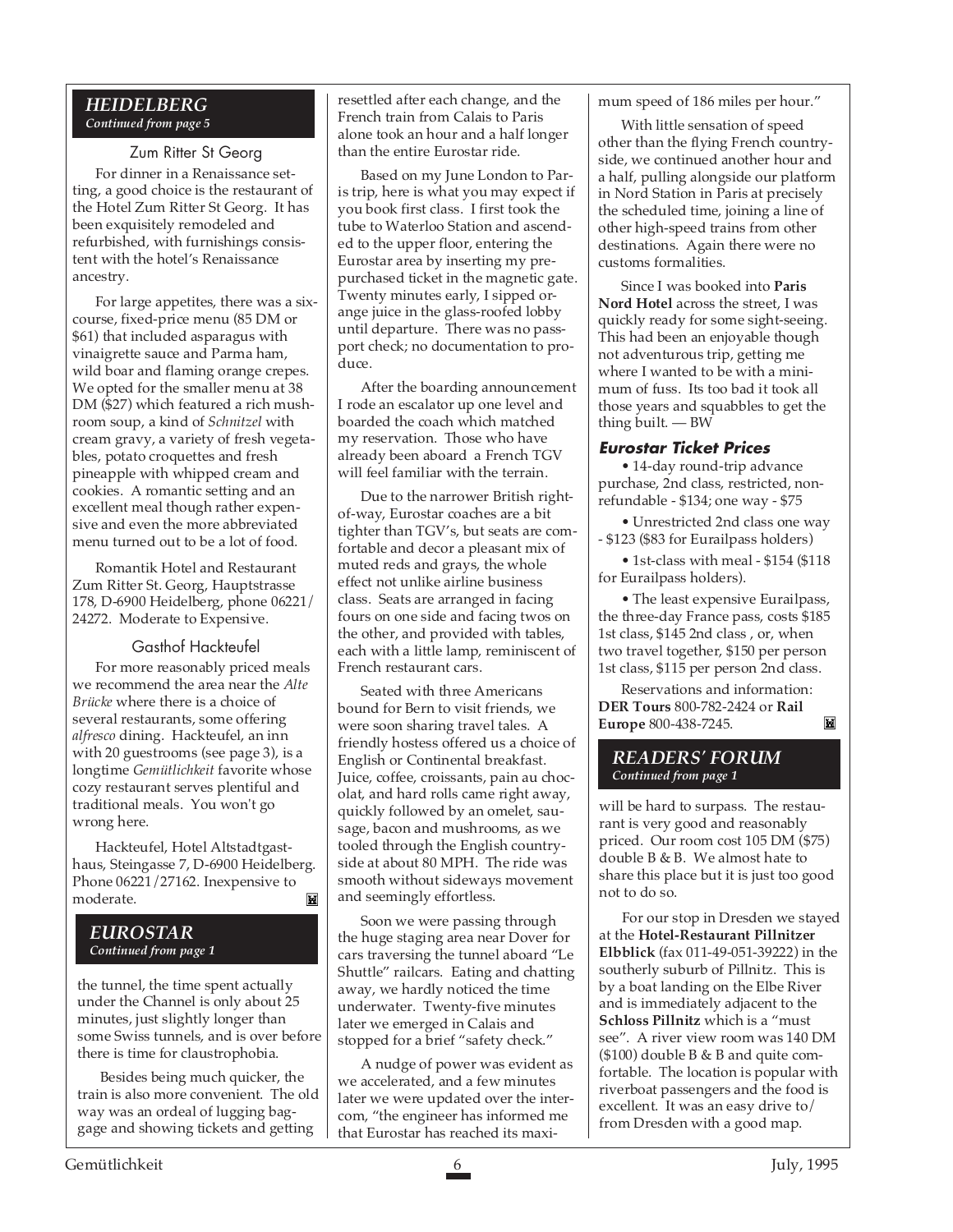After an absence of six years we stayed again at the **Hotel Post** (fax 011-43-5673-2281) in Lermoos, Austria, and were not disappointed. A "Zugspitze" room facing the lovely valley and mountain was 1280 AS (\$129) double half-pension. Rooms are large and have beautiful woodwork with a sitting area. This is a good base to visit **Linderhof**, **Neuschwanstein**, the **Wieskirche** and **Oberammergau**.

A return visit to **Der Weingarten** (fax 011-49-4461-63517) near Prien/ Rimsting was even better than remembered with it's rural setting and views east to the Chiemsee and south to the mountains. This is a bit hard to find in its farm hilltop location but the reward is a quiet stop with fabulous views and excellent food. Cost was 100 DM (\$71) double B & B. A good overnight if you plan to visit Ludwig's **Herrenchiemsee Palace**.

A favorite city of ours is Hann. Munden near Kassel. This city seems more interesting with each visit and is not on the normal tourist route. We like the **Jagdhaus Heede** (fax 011-49- 5541-5133) located on the outskirts by a natural forest preserve. It provides a very quiet location and offers a delicious breakfast buffet. Cost was 110 DM (\$79) double B & B. There is a simple fast-food Turkish diner about half a block from the entrance bridge into the city. It serves a good *doner teller* for 10 DM.

An almost annual stop for us is the **Gasthof Zum Schwan** (fax 011-49- 9861-3087) in the village of Hartershofen about 5 km north then 1.5 km east of Rothenburg o. b. Tauber. This friendly place has small comfortable rooms, some just remodeled, and is within a 10-minute drive of the crowded tour bus city. Try one of their dishes with *pfifferlinge.* A double B & B here is 76 DM (\$54).

A new place which deserves a return visit is Millstatt, Austria. Although we were there only one night we were able to get half-pension for 1400 AS (\$141) double at the **Hotel Postillion am See** (fax 011-43-4766-2777) on the Lake. This is a beautiful area with many interesting sights. A music festival runs from May to October.

Switzerland was VERY expensive. We stayed in Mürren, Zermatt, Maloja and Zürich. The exchange rate was 1.11 Sfr. per US\$.

Sharon & Nelson Helm, Grand Island NE

#### **Country Hotel Near Zürich**

Last year, we visited Zürich, Switzerland and were traveling by auto so planned to stay on the Zürichsee lake front. We checked out a couple of hotels going southeast along the shore and selected the **Seehotel Sonne** (Seestrasse 120, CH-8700 Küsnacht, phone 01/910 0201, fax 01/910 0252) seven kilometers from Zürich. This May we returned there because of our previous pleasant experience. The friendly, courteous service, choice rooms and location are worth recommending to your readers. Rates: 145-185 Sfr. (\$125- \$159) double with bath, 135-140 Sfr. (\$96-\$121) single with bath.

The last visit we utilized day transportation which is well suited to staying at the Sonne Hotel. The lake boats all stop in front of the hotel and the commuter train station is not more than a five-minute walk. The Sonne's restaurant provides very good food, service and atmosphere at moderate prices plus a good breakfast buffet.

If you were so inclined to splurge at a gourmet restaurant, the Sonne is located between two of Zürich's best; **Petermanns Kunststuben** (Seestrasse 160, CH-8700 Küsnacht, phone 01/ 910 0715, fax 01/910 0495), and, **Ermitage Am See** (Seestrasse 80, CH-8700 Küsnacht, phone 01/910 5222, fax 01/910 5244).

Donald Walrod, Fallbrook CA

#### **Berchtesgaden Tips**

Here is an update on **Hotel Geiger** (D-83471, phone 08652/965555, fax 08652/965400) in Berchtesgaden. Clara and I went there for either our 19th or 20th time last March. We stayed in room 305, which is a twobedroom suite on the highest floor of the "new" wing. The view of the Watzmann and neighboring Alpine peaks is outstanding. The price was somewhat high for half-pension, but this reflects the fact that the dollar has gone to hell. The breakfast is still excellent and the dinners are tasty. We personally miss the expansive menu of mainly German dishes, but

understand that most places cannot afford to offer so many different dishes and many guests probably eschew the rich Bavarian cuisine.

The biggest news is that Hugo Geiger has sold the business to his son, Stefan. Hugo is still very much in evidence, however, and his style (and that of his ancestors) permeates the establishment. We had a long, liquid talk with both Geigers and Stefan swears that the spirit of the Hotel Geiger will remain the same. My wife and I are confident that this is true and we will continue to happily return to our home in Berchtesgadener Land!

Parenthetical note: local Oberbayern lore concerns the mysterious Worpeltinger. This is an animal which looks like a combination of other animals, e.g., webbed feet like a duck, the body of a marmot, the wings of small raptor birds, the external teeth of rodents as well as the horns of small mountain creatures. Worpeltingers can actually be purchased in Berchtesgaden; ask Herr Geiger or Stefan where to buy them. Worpeltingers dislike ugly women and are generally seen only at night. They are ideal conversation pieces in American homes and they don't argue or talk back.

Further parenthetical note: The **Panorama Park Supermarket** which is located on the road between Berchtesgaden and Bad Reichenhall has been completely remodeled and is an interesting tourist goal in itself. All manner of fresh, dried and canned foodstuffs are available; there is a huge choice of wine and alcohol at reasonable prices and all German cosmetic products such as "4711" are there as well. One can grasp the high living standard in Germany by seeing the quantity and quality of what is available at the Panorama.

Visitors to the area should take an electric boat ride on the Königssee and hear the boatman play his trumpet and then luxuriate in the echoes of the horn off the surrounding mountain walls. They should also drive to the Hintersee which is on the same road as the famous chapel at Ramsau. Another "must" is the church at Maria Gern above the town. Also,

*Continued on page 8…*